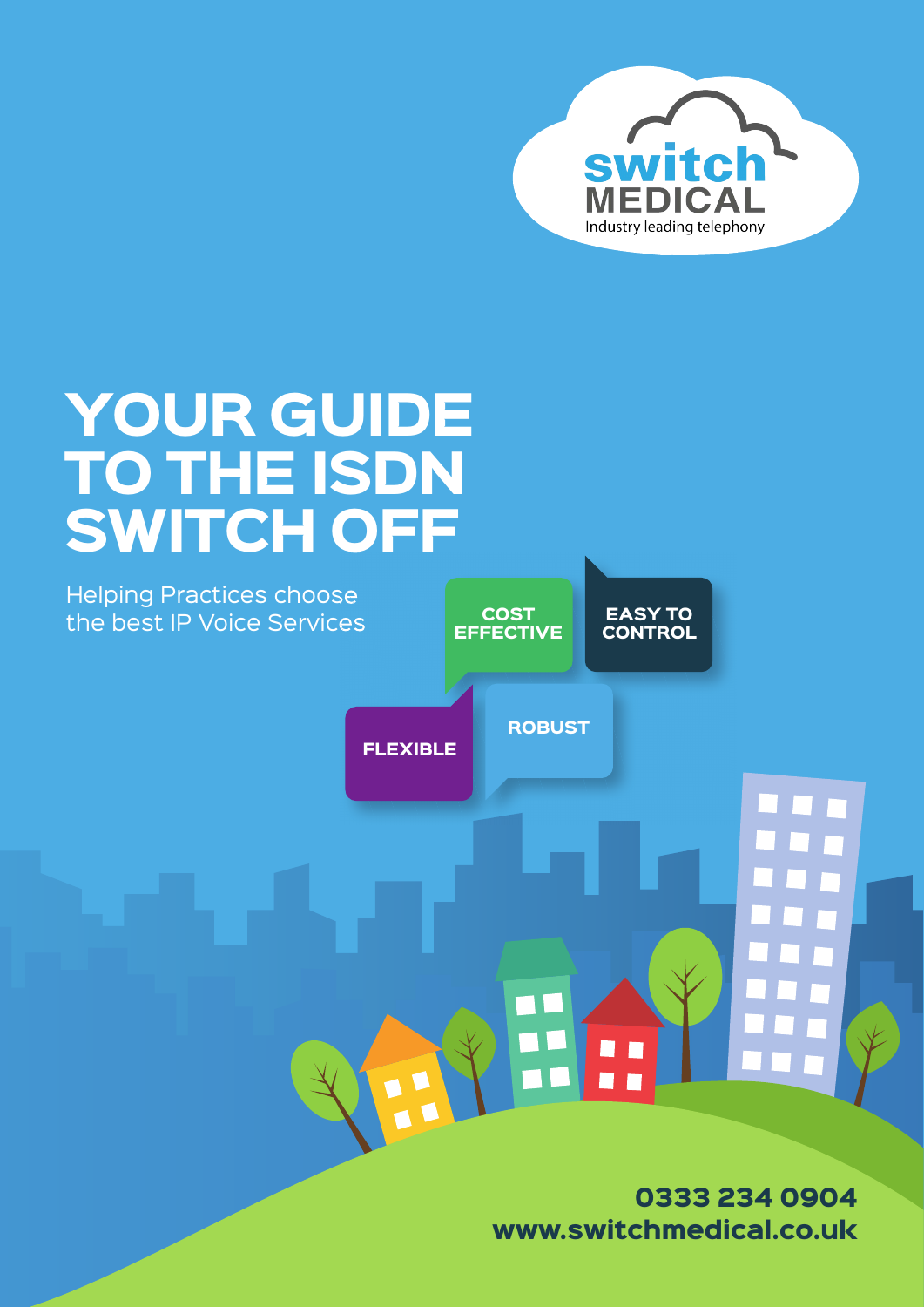# AFTER ISDN

In April 2017, BT Openreach announced that they will be **switching off** their existing **ISDN network** in 2025 *(and will no longer have ISDN lines available for purchase from 2020)*, as they focus on a single IP network. ISDN stands for Integrated Services Digital Network and provides a high quality voice circuit with the ability to add features such as DDI services that are not available on analogue lines.

This means Practices will need to adopt new voice technologies, such as **VoIP**, also known as '**Voice over Internet Protocol'**, for your communications.

VoIP uses your internet connection to make and receive calls and gives Practices a more **cost effective**, **robust**, **flexible** and **easy to control** voice service when compared to older traditional telephone systems.

Because VoIP enables you to keep personalised numbers and continue to manage a high number of concurrent calls, many Practices view this switch as an opportunity to improve their telephone systems and even save money, and it's because of these benefits that VoIP is becoming increasingly popular.



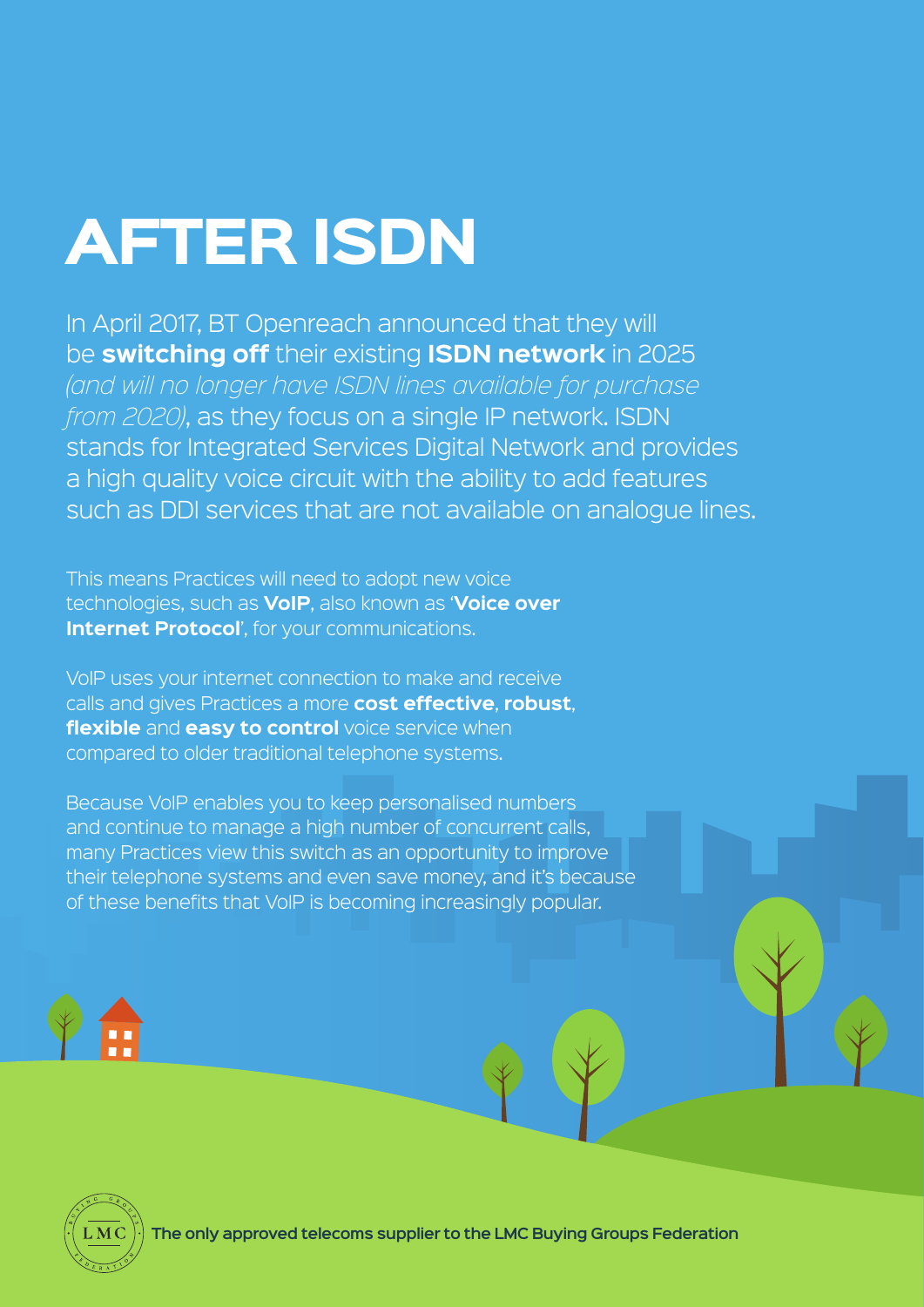

#### **Let's look at the 2 most popular options…**



#### **Hosted Voice**

that's run and controlled from the cloud. It integrates your phone system with with mobile devices, giving you greatly flexibility and allowing you to be always available to your patients.

One of the key benefits to hosted telephony is that we look after upgrades for you and there's no expensive hardware to purchase. It's also extremely expandable, so when we add new features and functions to the system, they become instantly available, all accessed and controlled via an easy to use online portal.



#### **SIP Trunks**

SIP Trunks connect to your on-site phone system and give you access to the features and benefits of VoIP, such as number flexibility. SIP Trunks also allow you to continue to maximise the return on investment of your traditional phone system.

SIP Trunks are considerably cheaper than ISDN rentals and deliver more flexibility, with DDI level disaster recovery plans and the ability to re-route inbound numbers, via an easy to use internet portal. Cloud based queueing and auto attendants can be added to ensure your patients can always get through to you.

**Switch Medical offers a free consultancy service to help you understand which would be best suited to your practice(s), the cost implications and potential savings you could make.**

**For larger medical practices tied into long term equipment leases we generally recommend SIP Trunks.**

> **For GP Federations, multi site and small single site medical practices a hosted solution is often more suitable.**

Contact us: 0333 234 0904 Email: sales@switchmedical.co.uk